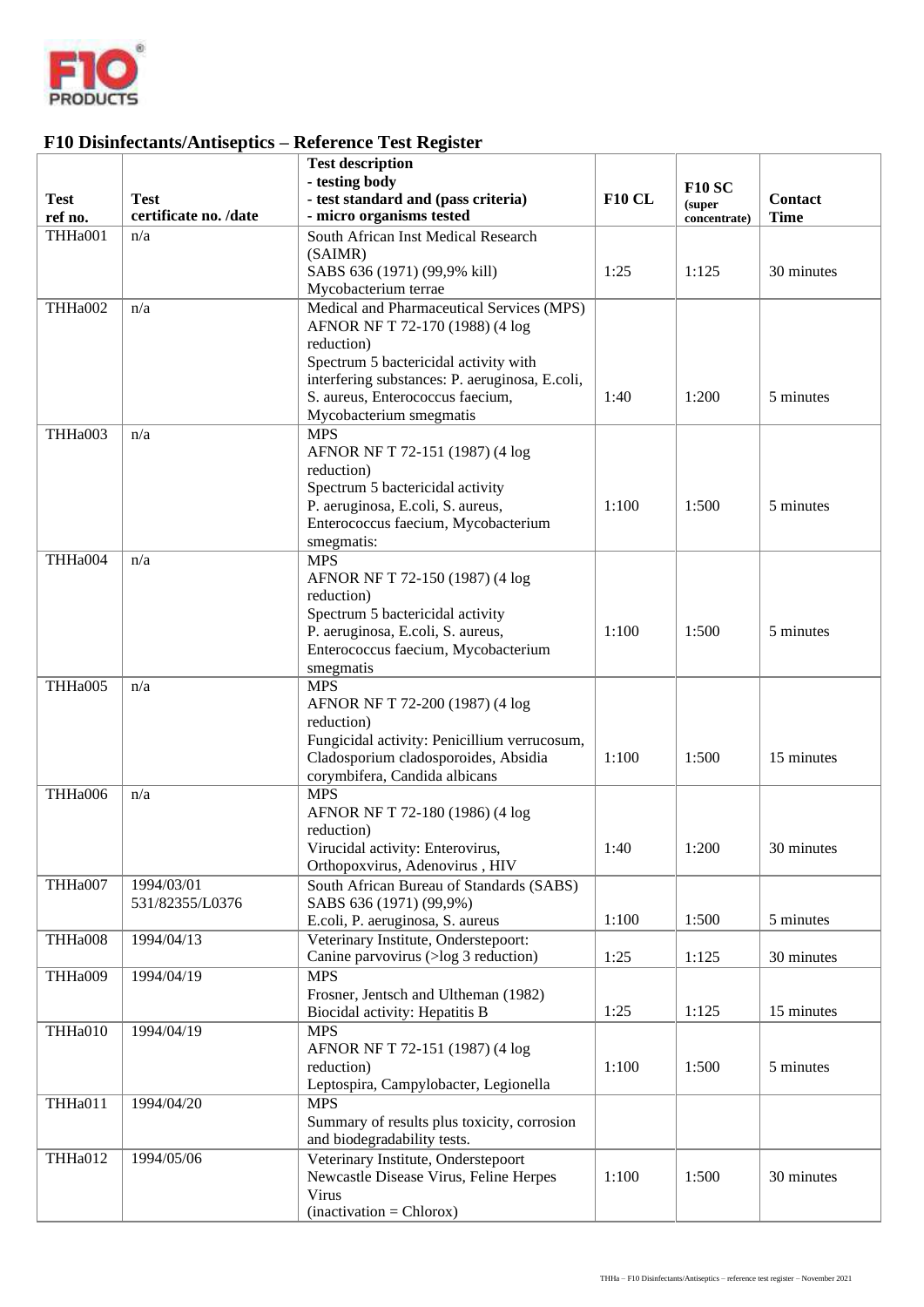

|                        |                                      | <b>Test description</b><br>- testing body                               |                    | <b>F10 SC</b>          |                               |
|------------------------|--------------------------------------|-------------------------------------------------------------------------|--------------------|------------------------|-------------------------------|
| <b>Test</b><br>ref no. | <b>Test</b><br>certificate no. /date | - test standard and (pass criteria)<br>- micro organisms tested         | <b>F10 CL</b>      | (super<br>concentrate) | <b>Contact</b><br><b>Time</b> |
| THHa13                 | 1994/06/30                           | $\overline{\text{SABS}}$                                                |                    |                        |                               |
|                        | 531/82533/L1574                      | SABS 636 (1971) (99,9%)<br>Acinetobacter anitratus                      | 1:100              | 1:500                  | 5 minutes                     |
| THHa14                 | 1994/11/11                           | <b>Eurostar Technology</b>                                              | zero               | zero                   | continuous                    |
|                        |                                      | EU requirements                                                         | hazard             | hazard                 | dosing                        |
|                        |                                      | Ecological impact                                                       |                    |                        |                               |
| THHa15                 | 1994/12/09                           | Univ of Pretoria, Faculty Vet Science                                   |                    |                        |                               |
|                        |                                      | <b>Dept Poultry Diseases</b><br>IBD virus (complete inactivation)       | 1:50               | 1:250                  | 20 minutes                    |
| THHa16                 | 1995/02/13                           | <b>Eurostar Technology</b>                                              |                    |                        |                               |
|                        |                                      | Toxicity results: Oral and dermal LD <sub>50</sub> ,                    | $1:25$ nil         | 1:125                  | $2700$ mg/ $kg$               |
|                        |                                      | Ocular irritation, Draize test                                          | 4 & 2              |                        | 1 & 24 hrs                    |
| THHa16.a               | 1994-12-15                           | <b>Eurostar Technology</b>                                              | 1:25               | 1:125                  | LD50 2700-                    |
|                        |                                      | Acute Oral Toxicity Tests- SUPERCEDED<br>BY THHa 114                    |                    |                        | 3500mg/kg                     |
| THHa16.b               | 1994-12-15                           | <b>Eurostar Technology</b>                                              | 1:50               | 1:250                  | LD50>4000mg/                  |
|                        |                                      | <b>Acute Dermal Toxicity Tests-</b>                                     |                    |                        | kg                            |
|                        |                                      | SUPERCEDED BY THHa 115                                                  |                    |                        |                               |
| THHa16.c               | 1995-01-11                           | <b>Eurostar Technology</b><br>Ocular Irritation Tests (Draize Test)-    | 1:50               | 1:250                  | Score 4 at 1hr;               |
|                        |                                      | SUPERCEDED BY THHa117                                                   |                    |                        | 2 at 24hrs                    |
| THHa17                 | 1995/04/10                           | <b>SABS</b>                                                             |                    |                        |                               |
|                        | 531/82879/M0620a                     | SABS 636 (1971) (99,9%)                                                 |                    |                        |                               |
|                        |                                      | S. aureus (methicillin resistant)                                       | 1:100              | 1:500                  | 5 minutes                     |
| THHa18                 | 1995/06/13<br>531/82946/M1026a       | <b>SABS</b><br>SABS 636 (1971) (99,9%)                                  |                    |                        |                               |
|                        |                                      | E.coli (HO157)                                                          | 1:100              | 1:500                  | 5 minutes                     |
| THHa19                 | 1995/12/13                           | Univ of Pretoria, Faculty Vet Science                                   |                    |                        |                               |
|                        |                                      | <b>Dept Poultry Diseases</b>                                            |                    |                        |                               |
| THHa20                 | 1996/01/08                           | Ornithobacterium rhinotracheale (av 96,3%)<br><b>SABS</b>               | 1:100              | 1:500                  | 20 minutes                    |
|                        | 531/83218/M2778e                     | Kelsey Sykes Modified (5 clear tubes)                                   |                    |                        |                               |
|                        |                                      | Bacillus subtilis spores                                                | 1:30               | 1:150                  | 30 minutes                    |
| THHa21                 | 1996/04/15                           | <b>SABS</b>                                                             |                    |                        |                               |
|                        | 1995/11/22<br>531/83218/M2778a       | SABS 636 (1971) (99,9%)<br>Aspergillus niger                            | 1:50               | 1:250                  | 30 minutes                    |
| THHa22                 | 1997/07/07                           | South African Vaccine Producers (SAIMR)                                 |                    |                        | 24 & 48 hrs on                |
|                        |                                      | SABS 671 (1975)                                                         | 1:50               | 1:250                  | intact and                    |
|                        |                                      | Primary Skin Irritation Test                                            | 0 score            | 0 score                | abraded skin                  |
| THHa23                 | 1997/07/11                           | <b>SABS</b>                                                             |                    |                        |                               |
|                        | 2388/764861/P1806a                   | SABS 636 (1971) "speed trials" (99,9%)<br>P. aeruginosa                 | 1:100              | 1:500                  | 60 seconds                    |
|                        |                                      | S aureus                                                                |                    |                        | 30 seconds                    |
| THHa24                 | 1998/01/03                           | <b>Eurostar Technology</b>                                              |                    |                        |                               |
|                        |                                      | Inhalation toxicity - acute and chronic                                 | nil                | nil                    |                               |
| THHa25                 | 1998/01/04                           | <b>Eurostar Technology</b><br>Residuals on fruit and vegetables         | from $<$ 0.1<br>to | < 0.5                  | ppm / cm <sup>2</sup>         |
| THHa26                 | 1998/04/01                           | <b>SABS</b>                                                             |                    |                        |                               |
|                        | 2388/953611/Q907                     | SABS 636 (1971) (99,9%)                                                 |                    |                        |                               |
|                        |                                      | Trichophyton mentagrophytes                                             | 1:100              | 1:500                  | 15 minutes                    |
| THHa27                 | 1998/10/08                           | <b>Eurostar Technology</b><br>Residual properties F10 and Chlorhexidene |                    |                        |                               |
| THHa28                 | 1998/11/19                           | <b>SABS</b>                                                             | $\equiv$           | $\equiv$               |                               |
|                        | 5447/1066950/Q2542                   | SABS 509 Kelsey-Sykes (5 clear tubes)                                   |                    |                        |                               |
|                        |                                      | P. aeruginosa - dirty conditions (5% yeast)                             | 1:40               | 1:200                  | $8 + 10$ min                  |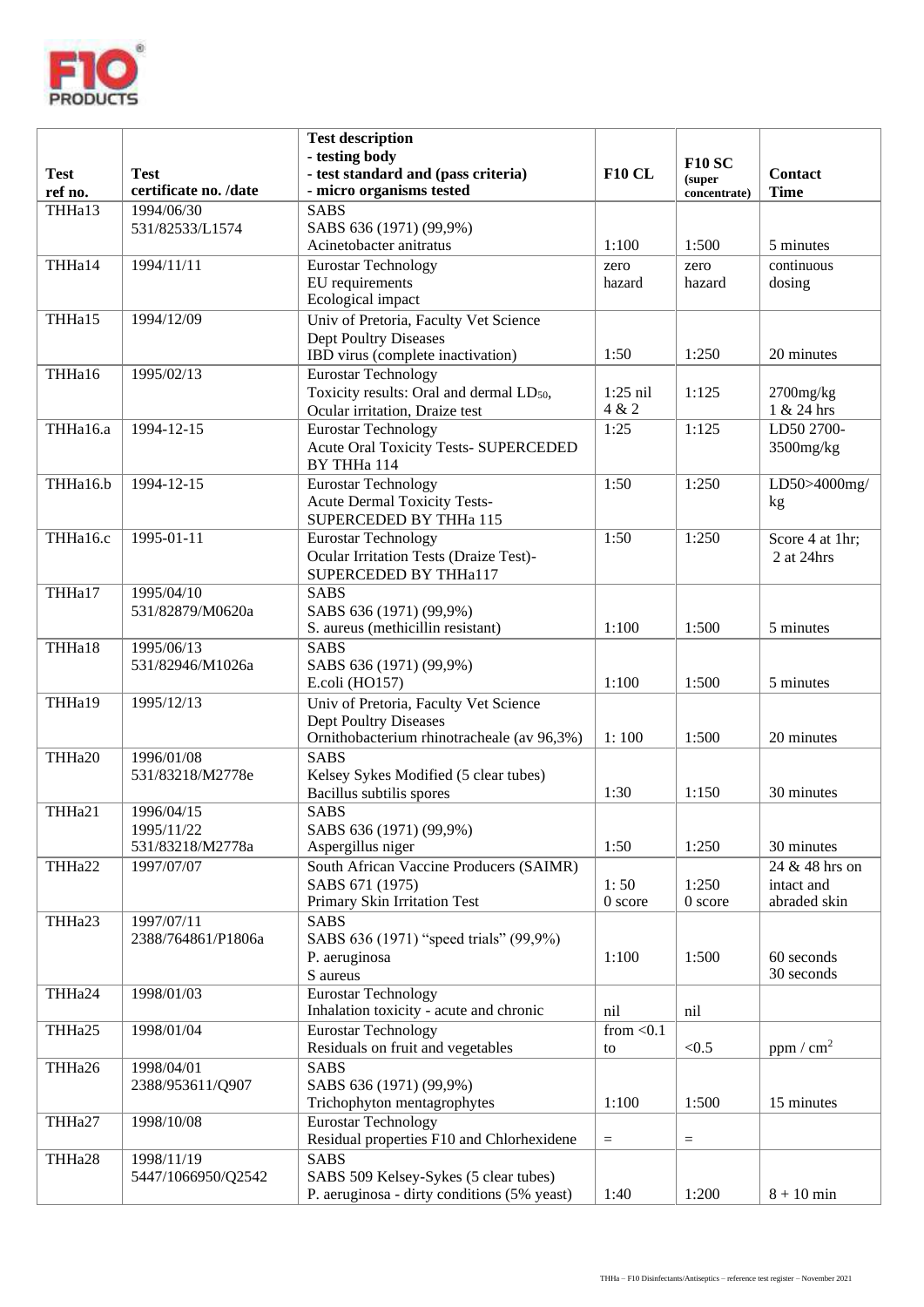

| <b>Test</b><br>ref no. | <b>Test</b><br>certificate no. /date | <b>Test description</b><br>- testing body<br>- test standard and (pass criteria)<br>- micro organisms tested                                                                                    | <b>F10 CL</b>                             | <b>F10 SC</b><br>(super<br>concentrate) | <b>Contact</b><br><b>Time</b>                        |
|------------------------|--------------------------------------|-------------------------------------------------------------------------------------------------------------------------------------------------------------------------------------------------|-------------------------------------------|-----------------------------------------|------------------------------------------------------|
| THHa29                 | 1999/02/04<br>1066950/S155           | <b>SABS</b><br>Biocidal test (bacteriostatic test)<br>E.coli, P. aeruginosa, Klebsiella sp.                                                                                                     | 5 ppm                                     | 1 ppm                                   | 5 minutes                                            |
| THHa30                 | 1999/02/24<br>5447/1066950/R3632a    | <b>SABS</b><br>SABS 636 (1971) (99,9%)<br>Proteus vulgaris                                                                                                                                      | 1:100                                     | 1:500                                   | 5 minutes                                            |
| THHa31                 | 1999/03/02<br>5538/1192518/S5        | <b>SABS</b><br>SABS1221 (no discolouration, pitting or<br>etching) Aluminium corrosion test                                                                                                     | 1:6,6                                     | 1:33                                    | $24+24$ hrs<br>$24 + 120$ hrs                        |
| THHa32                 | 1999/03/16<br>5447/1066950/S846      | <b>SABS</b><br>BS EN standard 1276 (1997) (10 <sup>5</sup> log)<br>P. aeruginosa, E.coli, S. aureus,<br>Enterococcus hirae                                                                      | 1:100                                     | 1:500                                   | 5 minutes                                            |
| THHa33                 | 1999/03/20<br>5447/1066950/S1183a    | <b>SABS</b><br>pr EN standard 1276 (1997) (10 <sup>5</sup> log) Clean<br>and dirty conditions @ 10°C and 20°C<br>P. aeruginosa, E.coli, S. aureus,<br>Enterococcus hirae                        | Clean<br>1:100<br>Dirty<br>1:100<br>Clean | 1:500<br>1:500                          | 5 minute @<br>$20^{\circ}$ C                         |
|                        |                                      |                                                                                                                                                                                                 | 1:100<br>Dirty<br>1:100                   | 1:500<br>1:500                          | 5 minutes @<br>$10^{\circ}$ C<br>$<$ 5               |
| THHa34                 | 1999/03/16<br>5447/1066950/S779      | <b>SABS</b><br>BS EN standard 1040 (1997) (10 <sup>5</sup> log)<br>P. aeruginosa, S. aureus                                                                                                     | 1:100                                     | 1:500                                   | 5 minutes                                            |
| THHa35                 | 1999/03/18<br>5447/1066950/S779a     | SABS:<br>pr EN standard 1657 (1994) (10 <sup>4</sup> log)<br>Candida albicans                                                                                                                   | 1:100                                     | 1:500                                   | 30 minutes                                           |
| THHa36                 | 1999/05/18<br>EEF000028D             | <b>SAIMR</b><br>SABS 636 (1971) (99,9%)<br>Salmonella typhi,<br>Vancomycin resistant Enterococcus faecalis,<br>Streptococcus pyogenes,<br>Vibrio cholera                                        | 1:100<br>1:200<br>1:200<br>1:200          | 1:500<br>1:100<br>1:1000<br>1:1000      | 60 seconds<br>60 seconds<br>60 seconds<br>60 seconds |
| THHa37                 |                                      | See THHf1                                                                                                                                                                                       |                                           |                                         |                                                      |
| THHa38                 |                                      | See THHf2                                                                                                                                                                                       |                                           |                                         |                                                      |
| THHa39                 |                                      | See THHf3                                                                                                                                                                                       |                                           |                                         |                                                      |
| THHa40                 |                                      | See THHf4                                                                                                                                                                                       |                                           |                                         |                                                      |
| THHa41                 |                                      | See THHf5                                                                                                                                                                                       |                                           |                                         |                                                      |
| THHa42                 | 1999/07/22<br><b>EEF00027X</b>       | <b>SAIMR</b><br>SABS 636 (1971) (99,9%)<br>Listeria monocytogenes                                                                                                                               | 1:100<br>1:200                            | 1:500<br>1:1000                         | 30 seconds<br>60 seconds                             |
| THHa43a                | 1997/12/18                           | Glaxowelcome<br><b>SABS</b><br>S. epidermidis, P. cepacia, Micrococcus<br>luteus, Salmonella abony, Klebsiella<br>pneumoniae, Corynebacterium xerosis, C.<br>albicans, Bacillus subtilis spores | 1:25                                      | 1:125                                   | <b>Spores</b><br>1 hour                              |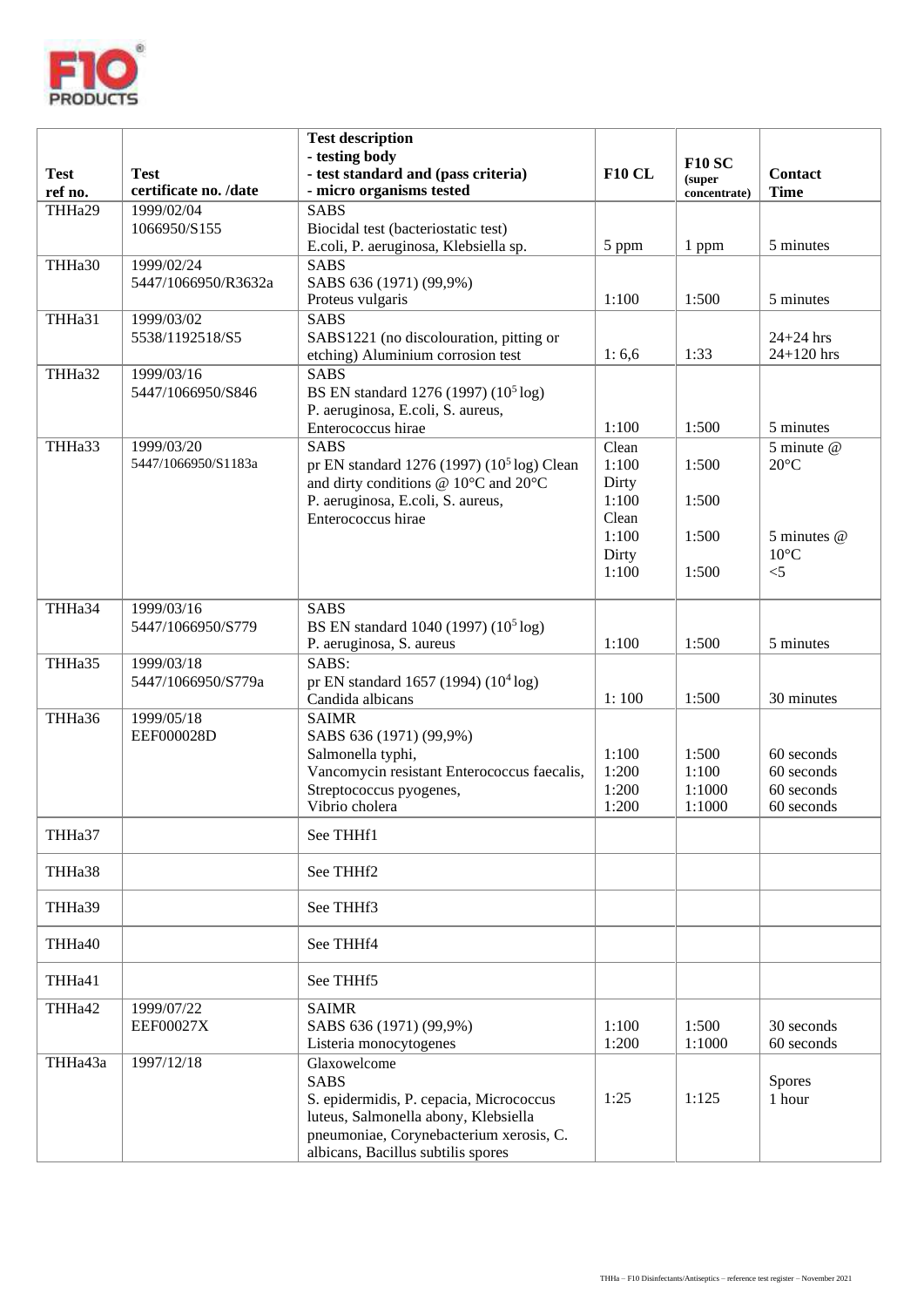

| <b>Test</b><br>ref no. | <b>Test</b><br>certificate no. /date            | <b>Test description</b><br>- testing body<br>- test standard and (pass criteria)<br>- micro organisms tested                                                                                                                                                                                                                  | <b>F10 CL</b>                                 | <b>F10 SC</b><br>(super<br>concentrate)         | <b>Contact</b><br><b>Time</b>                                            |
|------------------------|-------------------------------------------------|-------------------------------------------------------------------------------------------------------------------------------------------------------------------------------------------------------------------------------------------------------------------------------------------------------------------------------|-----------------------------------------------|-------------------------------------------------|--------------------------------------------------------------------------|
| THHa43b                | 1999-12                                         | Glaxowelcome<br><b>SABS</b><br>S. epidermidis, P. aeruginosa, P.<br>(Burkholderia) cepacia, Micrococcus luteus,<br>Salmonella abony, Citrobacter freundii,<br>enterobacter sakazakii, Klebsiella<br>pneumoniae, E. coli, Corynebacterium<br>xerosis, C. albicans, Bacillus subtilis spores,<br>Enterobacter cloacae, A. niger | 1:25                                          | 1:125                                           | Spores<br>60 minutes                                                     |
| THHa44                 | 2000-02-15<br>5447/1066950/<br>S4314a           | <b>SABS</b><br>SABS 1593 (1954)<br>Corrosiveness (6.10)<br>Rinsing properties (6.11)<br>Water insoluble matter content (6.12)<br>Storage stability (6.13)                                                                                                                                                                     | 1:20<br>1:20                                  | 1:5<br>1:5                                      | passes<br>passes<br>$0,3g/1$ passes<br>passes                            |
| THHa45                 | 2000-03-27<br>5447/1066950/T5323                | <b>SABS</b><br>Minimum Inhibitory Concentration (MIC)<br>S. aureus<br>P. aeruginosa                                                                                                                                                                                                                                           | between<br>1:6553/<br>13,107<br>1:102/<br>204 | between<br>1:32768/6<br>5,536<br>1:512/<br>1024 | $22^{\circ}$ for 48 hrs                                                  |
| THHa46                 | 2000-04-13                                      | Clover SA<br><b>Inhibitory Substances Screening Test</b><br>B. stearothermophilus                                                                                                                                                                                                                                             | 1:50                                          | 1:250                                           | 3 hrs @ 63°<br>Dilutions with<br>milk of 1:20<br>upwards are<br>negative |
| THHa47                 | 2000-02-01<br>5447/1066950/T879                 | <b>SABS</b><br>Giescke, WH. Van Den Heever, LW. (1971)<br>Udder disinfectant<br>P. aeruginosa, S. aureus                                                                                                                                                                                                                      | 1:50                                          | 1:250                                           | 0.5, 1, and 2.5<br>minutes                                               |
| THHa48                 | 1997-11-27<br>cross ref THHd2                   | <b>SAIMR</b><br>SABS 671 (1975)<br>Primary Skin Irritation Test                                                                                                                                                                                                                                                               | 1:25<br>0 score                               | 1:125<br>$0$ score                              | 24 & 48 hrs on<br>intact and<br>abraded skin                             |
| THHa49                 | 2000-03-06<br>5447/1066950/T3081-2              | <b>SABS</b><br>SABS 636 (1971) (99,9%)<br>P. aeruginosa                                                                                                                                                                                                                                                                       | 1:100                                         | 1:500                                           | 1 year stability<br>test                                                 |
| THHa50                 | 2000-03-06<br>5447/1066950/T3081-2              | $SAB\overline{S}$<br>SABS 636 (1971) (99,9%)<br>P. aeruginosa                                                                                                                                                                                                                                                                 | 1:100                                         | 1:500                                           | 2 year stability<br>test                                                 |
| THHa51                 | 2000-02-24<br>DT/fm HH09/00<br>cross ref THHa16 | <b>Eurostar Technology</b><br>Oral and topical toxicity (LD50)                                                                                                                                                                                                                                                                | >5000<br>mg/kg                                | >5000<br>mg/kg                                  | as sold product<br>concentrate                                           |
| THHa52                 | 1994-11-16                                      | Rainbow Farms, Hammersdale Lab<br>Malthus 2000 Analyser<br>E.coli strain of avian origin                                                                                                                                                                                                                                      | 1:300                                         | 1:1500                                          | 15 minute<br>contact                                                     |
| THHa53                 | 1995-03-23<br>531/82881/M0634                   | <b>SABS</b><br>Effect of irradiation on bactericidal activity<br>P. aeruginosa                                                                                                                                                                                                                                                | 1:100                                         | 1:500                                           | No diminution<br>of performance<br>at levels from<br>4kGy to 25kGy       |
| THHa54                 | 2000-05-30<br>558/2000                          | Poultry Reference Laboratory<br>Newcastle Disease Virus                                                                                                                                                                                                                                                                       | 1:100                                         | 1:500                                           | Complete in-<br>activation in 20<br>minutes                              |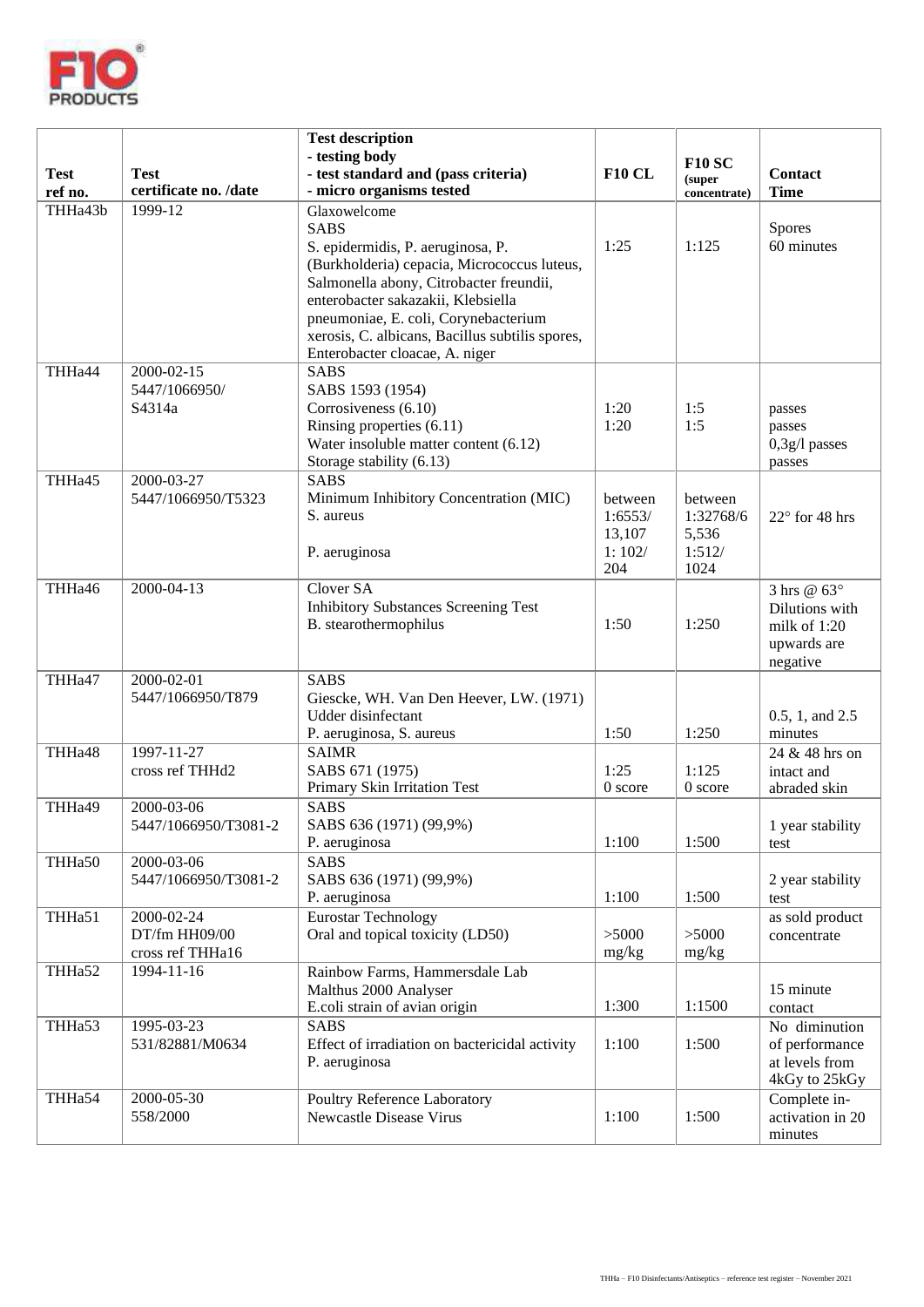

| <b>Test</b><br>ref no. | <b>Test</b><br>certificate no. /date     | <b>Test description</b><br>- testing body<br>- test standard and (pass criteria)<br>- micro organisms tested                                                           | <b>F10 CL</b>                 | <b>F10 SC</b><br>(super<br>concentrate) | <b>Contact</b><br><b>Time</b>                             |
|------------------------|------------------------------------------|------------------------------------------------------------------------------------------------------------------------------------------------------------------------|-------------------------------|-----------------------------------------|-----------------------------------------------------------|
| THHa55                 | 2000-06-08<br>624/2000                   | Poultry Reference Laboratory<br><b>Newcastle Disease Virus</b>                                                                                                         | 1:100                         | 1:500                                   | Complete in-<br>activation in 10<br>minutes               |
| THHa56                 | 2000-05-04                               | ARC- Onderstepoort Veterinary Institute<br>Rabies Unit - Rabies Virus                                                                                                  | Between<br>$1:150 -$<br>1:300 | Between<br>$1:750 -$<br>1:1500          | Complete in-<br>activation @<br>$20^{\circ}$ C            |
|                        |                                          |                                                                                                                                                                        | Between<br>$1:100 -$<br>1:150 | Between1:<br>$500 -$<br>1:750           | Complete in-<br>activation @<br>$10^{\circ}$ C            |
| THHa57a                | 2000-07-18                               | ARC - Animal Improvement Institute<br>Skin sensitivity trial-Highveld winter<br>conditions, using F10 SC as an udder wash                                              | 1:50                          | 1:250                                   | No sensitivity -<br>zero score                            |
| THHa57b                | $2000 - 07 - 18$                         | See THHaa5                                                                                                                                                             |                               |                                         |                                                           |
| THHa58                 | 2000-10-10                               | Poultry Reference Laboratory<br>Infectious Bursal Disease Virus (IBD)                                                                                                  | 1:50                          | 1:250                                   | Complete in-<br>activation in 20<br>minutes               |
| THHa58b                | $2000 - 11 - 02$                         | <b>SABS</b><br>SABS 636(1971)<br>P.aeruginosa                                                                                                                          | 1:100<br>1:200<br>1:300       | 1:20<br>1:40<br>1:60                    | 5 min & 10 min<br>Tests done at<br>22C and 45C            |
| THHa59                 |                                          | See THHf6                                                                                                                                                              |                               |                                         |                                                           |
| THHa60                 | 2001-01-08                               | Keymed - Compatibility of F10 Disinfectant<br>Solution with Olympus Flexible Endoscopes                                                                                | $\overline{a}$                |                                         | Use in UK<br>Market                                       |
| THHa61                 | $2001 - 01$                              | See THHf7                                                                                                                                                              |                               |                                         |                                                           |
| THHa62                 | 2001-01-10                               | See THHg1 - F10 SC FMD Disinfectant                                                                                                                                    |                               |                                         |                                                           |
| THHa63                 | 2000-05-08<br>5447/1066950/926<br>/T5930 | <b>SABS</b><br>SABS 1593 (1994): Disinfectants based on<br>Glutaraldehyde for use on medical<br>instruments - Kelsey Sykes (modified) test<br>using B. subtilis spores | 1:20                          | 1:100                                   | Clean test:<br>5 clear tubes in<br>1 hour                 |
| THHa64                 | $2001 - 03 - 23$                         | See THHf9 - Fitosan                                                                                                                                                    |                               |                                         |                                                           |
| THHa65                 |                                          | See THHg2 - F10 SC FMD Disinfectant                                                                                                                                    |                               |                                         |                                                           |
| THHa66                 |                                          | See THHg3 - F10 SC FMD Corrosion                                                                                                                                       |                               |                                         |                                                           |
| THHa67                 |                                          | See THHg4 - F10 SC FMD Corrosion                                                                                                                                       |                               |                                         |                                                           |
| THHa68                 | 1733791/00-1316/U8139<br>2001-06-06      | <b>SABS</b><br>SABS 636(1971) (99.9%)<br>S aureus                                                                                                                      | 1:50                          | 1:250                                   | > 99.9% kill of<br>S. aureus within<br>$15 \text{ sec}$   |
| THHa69                 |                                          | See THHf10 - Fitosan                                                                                                                                                   |                               |                                         |                                                           |
| THHa70                 |                                          | See THHg5 - F10 SC FMD Corrosion                                                                                                                                       |                               |                                         |                                                           |
| THHa71                 | 2001-09-28                               | Univ. of Pretoria – Faculty of Biological $\&$<br>Agricultural Science.<br>F10 SC as a mist spray at 125ppm<br>Aspergillus fumigatus                                   | 1:1600                        | 1:8000                                  | No spore<br>germination on<br>plate, even after<br>5 days |
| THHa72                 | 2002-01-28<br>1733791/02-<br>00211/V1391 | <b>SABS</b><br>SABS 636 (1971) (99,9%)<br>Pasteurella multocida                                                                                                        | 1:100                         | 1:500                                   | $5 \text{ min}$<br>Passed                                 |
| THHa73                 | 2001-07-01                               | Dr I.M. Petzer<br>(U.P Faculty of Veterinary Science)<br><b>Field Trial</b><br>Pseudo-cowpox<br>(See also THHh3)                                                       | 1:50                          | 1:250                                   | 27 day<br>Supervised trial<br>1.2% re-<br>infection       |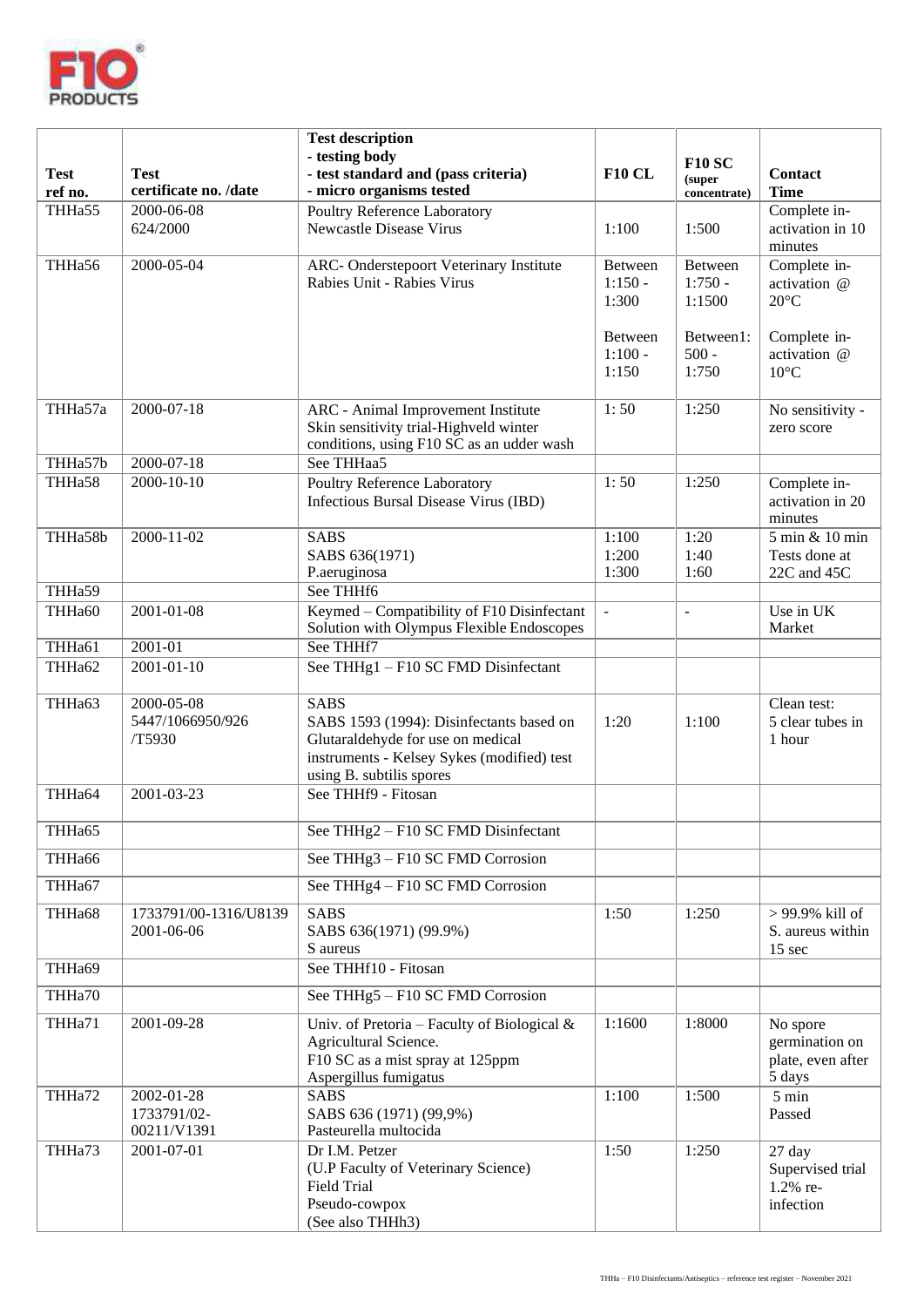

| <b>Test</b><br>ref no. | <b>Test</b><br>certificate no. /date         | <b>Test description</b><br>- testing body<br>- test standard and (pass criteria)<br>- micro organisms tested | <b>F10 CL</b> | <b>F10 SC</b><br>(super | <b>Contact</b><br><b>Time</b>                                                                                                                                 |
|------------------------|----------------------------------------------|--------------------------------------------------------------------------------------------------------------|---------------|-------------------------|---------------------------------------------------------------------------------------------------------------------------------------------------------------|
| THHa74                 | $2002 - 12 - 17$                             | <b>SABS</b>                                                                                                  | 1:50          | concentrate)<br>1:250   | % kill:                                                                                                                                                       |
|                        | 1733791/02/V16507-12a                        | Clostridium sporogenes SATCC C1 29                                                                           |               |                         | 10 min - 94.4%<br>$20 \text{ min} - 98\%$                                                                                                                     |
| THHa75                 | 2003-09-03<br>1733791/03-<br>04526/W11421-26 | <b>SABS</b><br>SABS 636 (1971) (99.9%)<br>Pseudomonas Aeruginosa                                             | 1:50          | 1:250                   | Ready to use<br>solution tested<br>over a 6 month<br>period without<br>fall in efficiency<br>performance.                                                     |
| THHa76                 | 2003-09-01                                   | Eurostar Technology Limited<br>Chemical incompatibility between aldehyde<br>products and F10 solutions.      | ÷,            |                         | F10 Solution is<br>incompatible<br>with any<br>aldehyde based<br>products and<br>will result in<br>reddish brown<br>deposits on<br>instruments /<br>surfaces. |
| THHa77                 | 2003-03-03<br>1733791/03-00352/<br>W1643-45A | <b>SABS</b><br>SABS 636 (1971) (99.9%)<br>Pseudomonas Aeruginosa                                             | 1:100         | 1:500                   | Stability tests on<br>batches from<br>2001, 2002,<br>$2003 - a11$<br>comply.                                                                                  |
| THHa78                 | 2003-10-21<br>7316/1954332/W4204 A           | <b>SABS</b><br>636 Corrosion test for Mark Scheme                                                            | 1:100         | 1:500                   | F10SC<br>Passes                                                                                                                                               |
| THHa79                 | 2003-10-21<br>7316/1954332/W4203 A           | <b>SABS</b><br>636/639 Efficacy and corrosion test for<br>Mark Scheme                                        | 1:100         | 1:500                   | F10SCXD<br>Passes                                                                                                                                             |
| THHa80                 | 2004-02-16<br>1733791/04-273<br>/X20316      | <b>SABS</b><br>SANS 636-2001<br>Salmonella choleraesuis typhimurium<br>ATCC 13311 Sal 12                     | 1:100         | 1:500                   | > 99.9 % kill in<br>2 minutes                                                                                                                                 |
| THHa81a                | 2004-03-26<br>1733791/03-04526<br>/W11421-26 | <b>SABS</b><br>SANS 1615-1994<br>Pseudomonas aeruginosa SATCC Psc 16                                         | 1:50          | 1:250                   | > 99.9 % kill in<br>2 min and 5 min<br>Tested every<br>month over a 24<br>month period.<br>Samples stored<br>at 37°C<br>throughout.                           |
| THHa81b                | 1733791/05-0234<br>/X50945                   | <b>SABS</b><br>SANS 1615-1994<br>Pseudomonas aeruginosa SATCC Psc 16                                         | 1:50          | 1:250                   | 99.9% kill in<br>2 min and 5 min<br>of 2 year old<br>retention<br>sample.                                                                                     |
| THHa82                 | 2004-11-02<br>1212/04                        | Micro Laboratory, Karachi, Pakistan<br>Cocktail of gram positive and gram negative<br>bacteria.              | 1:200         | 1:1000                  | Log 7 reduction<br>in 5 minutes.                                                                                                                              |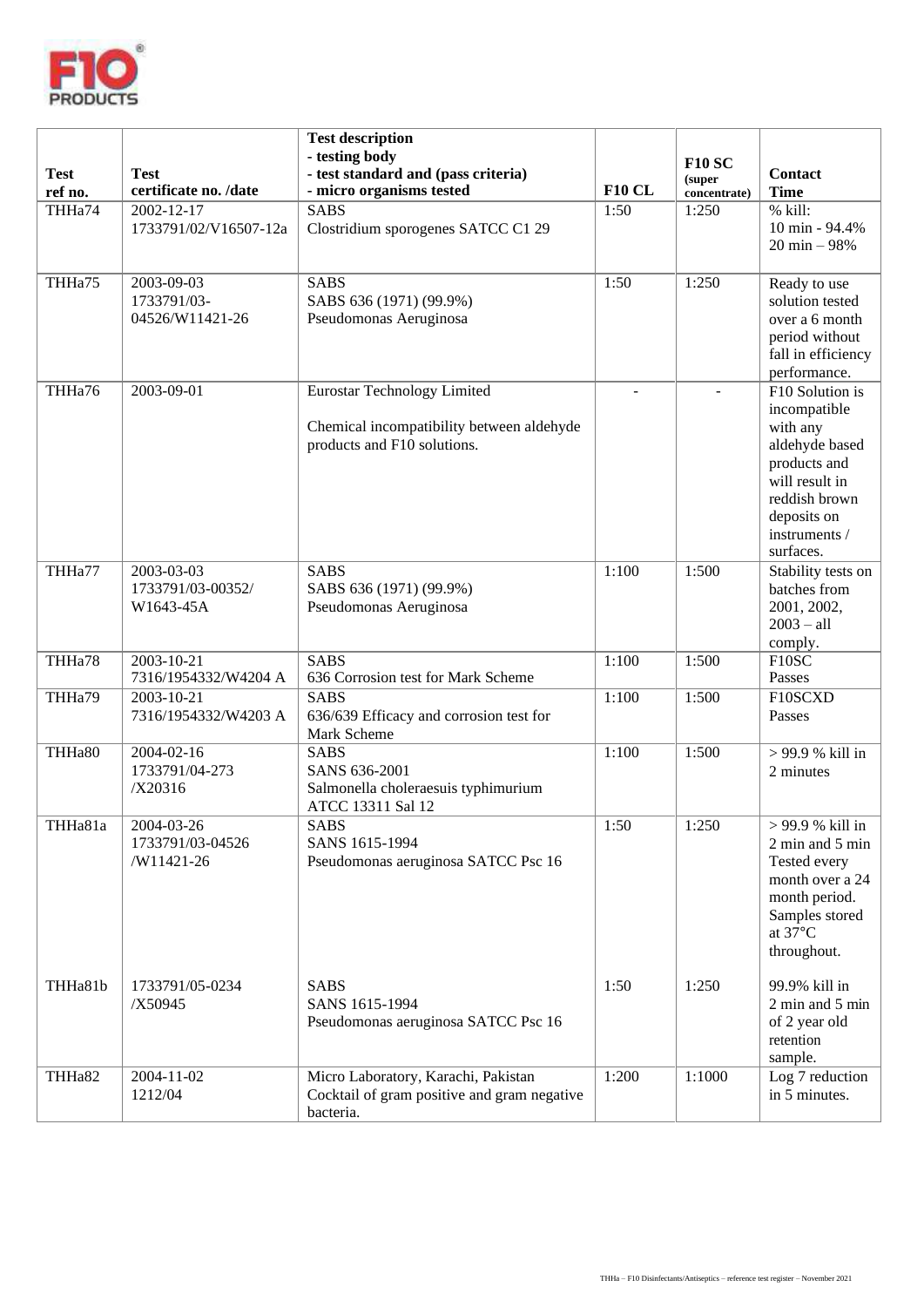

| <b>Test</b><br>ref no. | <b>Test</b><br>certificate no. /date           | <b>Test description</b><br>- testing body<br>- test standard and (pass criteria)<br>- micro organisms tested                                                                                                 | <b>F10 CL</b> | <b>F10 SC</b><br>(super<br>concentrate) | <b>Contact</b><br><b>Time</b>                                                                                                       |
|------------------------|------------------------------------------------|--------------------------------------------------------------------------------------------------------------------------------------------------------------------------------------------------------------|---------------|-----------------------------------------|-------------------------------------------------------------------------------------------------------------------------------------|
| THHa83                 | 2004-06-16<br>Lab Ref. No. 607                 | K & Ns Poultry Disease Diagnostic<br>& Research Institute<br><b>FDA/BAM</b><br><b>Bactericidal Activity</b><br>Poultry pathogenic strain of E. Coli<br>Staphylococci<br>Pseudomonas<br>C. albicans           | 1:100         | 1:500                                   | Complete<br>inhibition                                                                                                              |
| THHa84                 | 2004-11-05<br>1733791/04-472<br>/X21367        | <b>SABS</b><br>SANS 636-2001<br>Trichophyton mentagrophytes                                                                                                                                                  | 1:50          | 1:250                                   | 99.9% kill in 10<br>minutes.                                                                                                        |
| THHa85                 | 2005-02-04<br>1733791/04-2186<br>/X31628a      | SABS<br>EN 13704-2002<br>Bacillus subtilis spores                                                                                                                                                            | 1:20          | 1:100                                   | 99.9% kill in 5<br>minutes.                                                                                                         |
| THHa86                 | 2005-02-04<br>1733791/04-2186<br>/X31628b      | <b>SABS</b><br>EN 1650-1997<br>Aspergillus niger spores                                                                                                                                                      | 1:20          | 1:100                                   | 99.9% kill in 5<br>minutes.                                                                                                         |
| THHa87                 | 2005-02-04<br>1733791/04-2186<br>/X31628c      | <b>SABS</b><br>EN 13697-2001<br>Aspergillus niger spores                                                                                                                                                     | 1:20          | 1:100                                   | 99.99% kill in 5<br>minutes.                                                                                                        |
| THHa88                 | 2005-02-04<br>1733791/04-3294<br>/X38022-3     | SABS<br>EN 13704-2002<br>Bacillus subtilis spores                                                                                                                                                            | 1:20          | 1:100                                   | 99.99% kill in 5<br>minutes.                                                                                                        |
| THHa89a                | 2005-03-24<br>1733791/04-5<br>/X18434          | <b>SABS</b><br>Simulating cleaning and disinfection cycles<br>a) Utilising an ultrasonic bath in the<br>cleaning cycle.<br>Bacillus subtilis spores                                                          | 1:20          | 1:100                                   | 99.999% kill in<br>in total elapse<br>time of 12<br>minutes (Refer<br>THHa85).                                                      |
| THHa89b                | 2005-03-24<br>1733791/04-6307<br>/W 18008 / 9a | <b>SABS</b><br>Simulating cleaning and disinfection cycles<br>b) Utilising a mechanical agitator in the<br>cleaning cycle.<br>Bacillus subtilis spores                                                       | 1:20          | 1:100                                   | 99.999% kill in<br>in total elapse<br>time of 12<br>minutes (Refer<br>THHa85).                                                      |
| THHa90                 | 2004-12-30<br>1733791/04-2747<br>/X34736/40    | <b>SABS</b><br>Staphylococcus epidermidis using a<br>commercial pressurised aerosol can (average<br>droplet size, 26 microns)                                                                                | 1:20          | 1:100                                   | 99.999% kill in<br>10 minutes<br>(no survivors)                                                                                     |
| THHa91                 | 2005-03-09                                     | University of Pretoria<br>Department of Veterinary Tropical Diseases,<br>Onderstepoort.<br>Use of F10SC on superficial tissues<br>(fibroblast-like cells) on skin and open<br>wounds.<br>Bovine dermis cells | 1:400         | 1:2000                                  | $30$ seconds $-$<br>cells unaffected.<br>$5$ minutes $-$<br>50% cells<br>remain viable.<br>NB: After 24hrs<br>results<br>unchanged. |
| THHa92                 | 2005-02-14                                     | <b>Onderstepoort Veterinary Institute</b><br>Avian Influenza Virus<br>(H5N2 HPAI)                                                                                                                            | 1:100         | 1:500                                   | 10 minutes<br>complete<br>inactivation                                                                                              |
| THHa93                 | 2006-10-05<br>2425/06-2312/A117007             | <b>SABS</b><br>Microsporum canis                                                                                                                                                                             | 1:50          | 1:250                                   | 99,9% kill in 10<br>minutes                                                                                                         |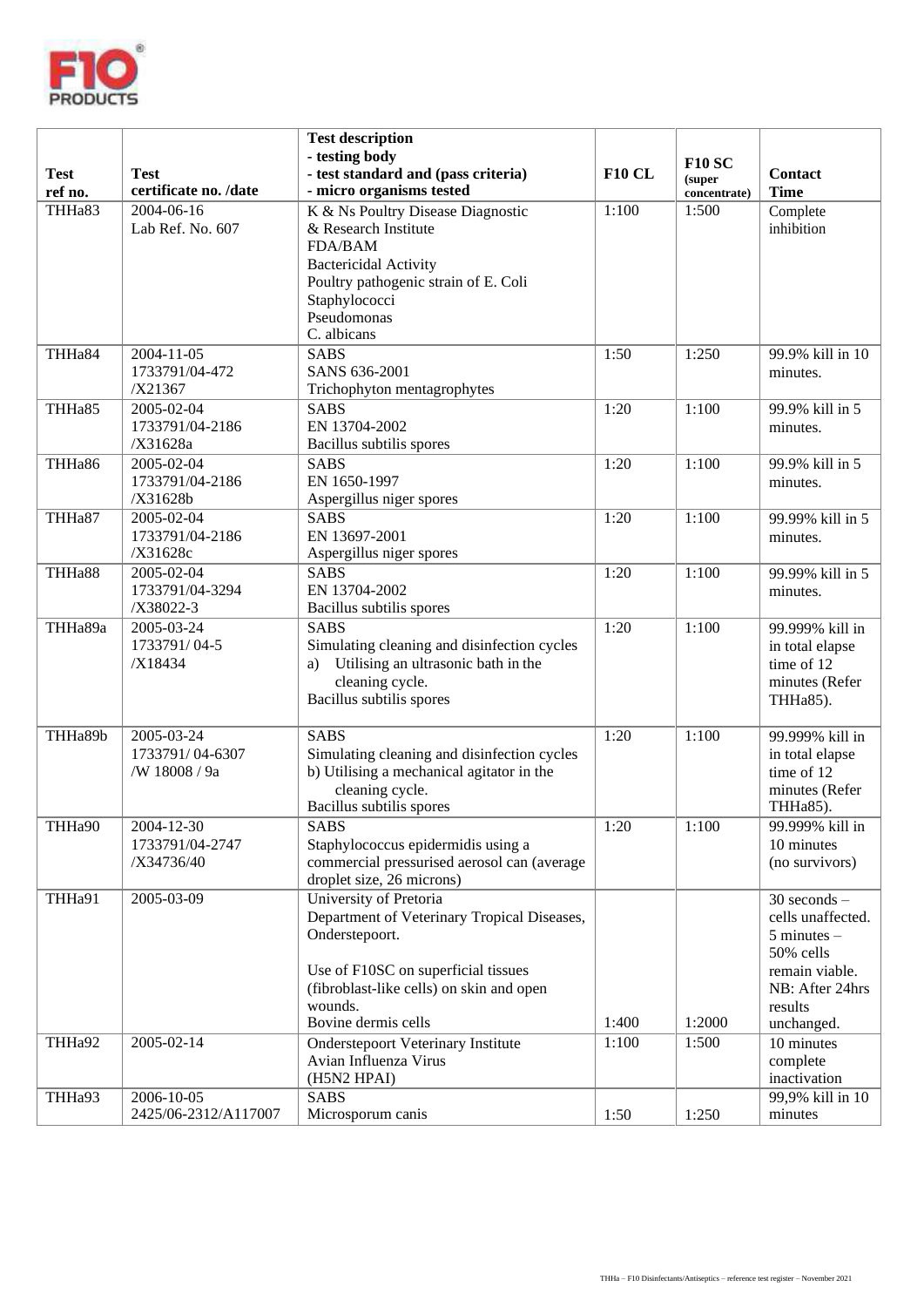

| <b>Test</b><br>ref no. | <b>Test</b><br>certificate no. /date  | <b>Test description</b><br>- testing body<br>- test standard and (pass criteria)<br>- micro organisms tested                          | <b>F10 CL</b> | <b>F10 SC</b><br>(super<br>concentrate) | <b>Contact</b><br><b>Time</b>                                                                                                                                                                       |
|------------------------|---------------------------------------|---------------------------------------------------------------------------------------------------------------------------------------|---------------|-----------------------------------------|-----------------------------------------------------------------------------------------------------------------------------------------------------------------------------------------------------|
| THHa94                 | 2423/529/A101797 A                    | <b>SABS</b><br>AOAC hard surface carrier test $-60$<br>carriers per batch.<br>3 batches tested.<br>Salmonella choleraesuis ATCC 10708 | 1:50          | 1:250                                   | 10 minutes<br>contact time,<br>initial load $1-5$<br>$x 10^6$ cfu/ml.<br>Pass criteria<br>n m th 1 positive<br>in every batch<br>of 60 carriers,<br>i.e. $n m th 3$<br>positive in 180<br>carriers. |
| THHa95                 | 2423/529/A101797 B                    | <b>SABS</b><br>AOAC hard surface carrier test $-60$<br>carriers per batch.<br>3 batches tested.<br>Staphylococcus aureus ATCC 6538    | 1:50          | 1:250                                   | 10 minutes<br>contact time,<br>initial load $1-5$<br>$x 10^6$ cfu/ml.<br>Pass criteria<br>n m th 1 positive<br>in every batch<br>of 60 carriers,<br>i.e. n m th 3<br>positive in 180<br>carriers.   |
| THHa96                 | 2423/529/A101797 C                    | <b>SABS</b><br>AOAC hard surface carrier test $-60$<br>carriers per batch.<br>3 batches tested.<br>Pseudomonas aeruginosa ATCC 15442  | 1:50          | 1:250                                   | 10 minutes<br>contact time,<br>initial load $1 - 5$<br>$x 10^6$ cfu/ml.<br>Pass criteria<br>n m th 1 positive<br>in every batch<br>of 60 carriers,<br>i.e. n m th 3<br>positive in 180<br>carriers. |
| THHa97                 | 2005-11-07<br>2593541/05-2365/Y67793  | <b>SABS</b><br>Bactericidal Efficacy of F10SC<br>Disinfectant in an Ultrasonic Humidifier<br>Pseudomonas aeruginosa SATCC Pse 16      | 1:100         | 1:500                                   | 100% kill in 5<br>minutes                                                                                                                                                                           |
| THHa98                 | 2005-11-07<br>2593541/05-2365/Y67793a | <b>SABS</b><br>Bactericidal Efficacy of F10SC<br>Disinfectant in Ultrasonic Vapour Stream<br>Pseudomonas aeruginosa SATCC Pse 16      | 1:50          | 1:250                                   | 100% kill in 10<br>minutes                                                                                                                                                                          |
| THHa99                 | 2006-10-12<br>2525/06-2312/A117007b   | <b>SABS</b><br>SANS 636-2001<br>Microsporum canis                                                                                     | 1:50          | 1:250                                   | 100% kill in 10<br>minutes                                                                                                                                                                          |
| THHa100                | 2007-06-25<br>2425/07-0970/B140445    | <b>SABS</b><br>SANS 636-2001<br>Clostridium difficile ATCC 43593                                                                      | 1:25<br>1:50  | 1:125<br>1:250                          | 99.9% kill in 10<br>minutes<br>99.9% kill in 30<br>minutes                                                                                                                                          |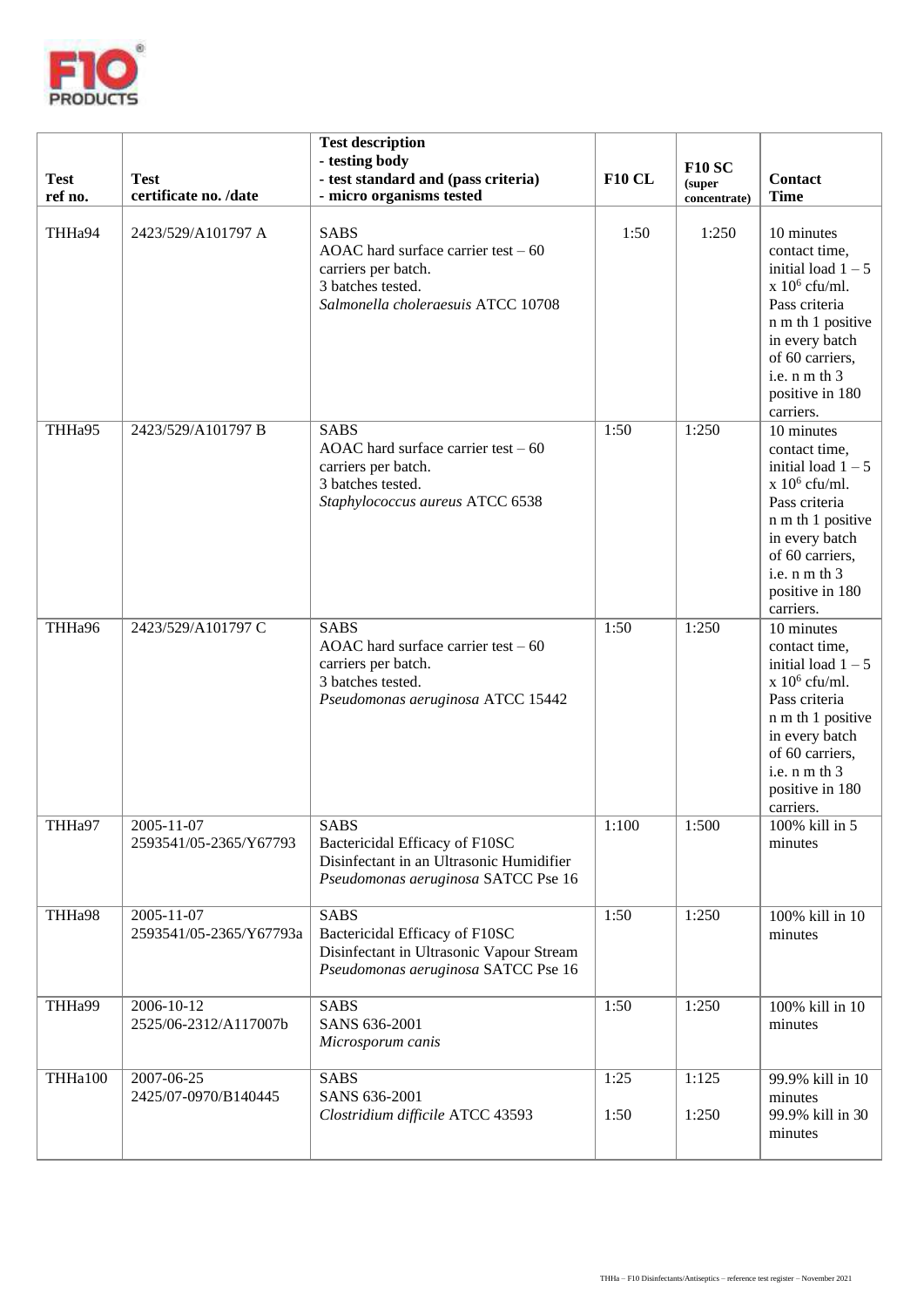

| <b>Test</b><br>ref no.              | <b>Test</b><br>certificate no. /date          | <b>Test description</b><br>- testing body<br>- test standard and (pass criteria)<br>- micro organisms tested | <b>F10 CL</b> | <b>F10 SC</b><br>(super | <b>Contact</b><br><b>Time</b>                                    |
|-------------------------------------|-----------------------------------------------|--------------------------------------------------------------------------------------------------------------|---------------|-------------------------|------------------------------------------------------------------|
| THHa101                             | 2003-10-06<br>7212/1954332/03-<br>5034/W10123 | <b>SABS</b><br>636 (2001) (>99.9% kill)<br>P. aeruginosa, E.coli, S. aureus                                  | 1:100         | concentrate)<br>1:500   | 5 min                                                            |
| THHa102                             | 2006-04-24<br>2425/06-0674/A98605             | SABS 1853 Mark Scheme-F10SCXD<br>1853 (2001) (>99.9%)<br>P. aeruginosa, E.coli, S. aureus                    | 1:100         | 1:500                   | 5 min                                                            |
| THHa103                             | $2006 - 10 - 10$<br>2425/06-2312/A117007a     | <b>SABS</b><br>Microsporum canis                                                                             | 1:50          | 1:250                   | 99,9% kill in<br>10 minutes                                      |
| THHa104                             | 2007-02-01<br>2425/07-3308/B127217            | <b>SABS</b><br>SANS 636 (2001) (>99.9%)                                                                      | 1:100         | 1:500                   | 5 min<br>Mixture of<br>F10SC(1:250)<br>and Mentofin<br>(1:1000)  |
| THHa105                             | 2007-06-18<br>2425/07-1043-/B141226           | <b>SABS</b><br>SANS 636 (2001) (>99.9%)<br>E.coli (Disease Control Africa local isolate)                     | 1:100         | 1:500                   | 5 min                                                            |
| THHa106                             | $2007 - 10 - 29$<br>2425/07-2313/B155427      | <b>SABS</b><br>SANS 636 (2001) (>99.9%)<br>P. aeruginosa, .coli, S. aureus                                   | 1:50          | 1:250                   | 5 min<br>Testing for<br><b>SANS 1853</b>                         |
| THHa107                             | 2007-10-29<br>2425/07-2313/B155428            | <b>SABS</b><br>SANS 639 (2001) (>99.9%)<br>P. aeruginosa, .coli, S. aureus                                   | 1:50          | 1:250                   | $5 \text{ min}$<br>F10SCXD<br>testing for<br><b>SANS 1853</b>    |
| THHa108                             | $2007 - 11 - 26$<br>2425/07-2272/B154937      | <b>SABS</b><br>SANS 1615 (1995) (>99.9%)<br>P. aeruginosa                                                    | 1:50          | 1:250                   | 5 min<br>F10SC 1:250<br>Saline (F10SC<br>Antiseptic<br>Solution) |
| THHa109                             | 2008-08-25<br>2425/08-1118/C180918            | <b>SABS</b><br>SANS 636-2001 (>99.9%)<br>P aeruginosa, E.coli, S. aureus                                     | 1:100         | 1:500                   | 5 min<br>F10SC testing<br>for SANS 636-<br>2001                  |
| THHa110                             | 2008-10-17                                    | <b>SABS</b><br>SANS 639-2001<br><b>Chemical Tests for Mark Scheme</b>                                        | 1:100         | 1:500                   | Various<br>F10SCXD Vet<br>testing for<br>For SANS 639            |
| $\overline{\text{THH} \text{a}111}$ | 2008-12-19<br>2425/08-2665/C203473            | <b>SABS</b><br>SANS 636-2001<br>B. subtilis $(>99.9\%)$                                                      | 1:20          | 1:100                   | $30 \text{ min}$<br>99.9%<br>30 minutes                          |
| THHa112                             | 2009-07-28<br>2425/09-30/D226499              | <b>SABS</b><br>SANS 636-2009 (>99.9%)<br>P aeruginosa, E.coli, S. aureus                                     | 1:100         | 1:500                   | 5 min<br>F10SC Testing<br>for SANS 636-<br>2009                  |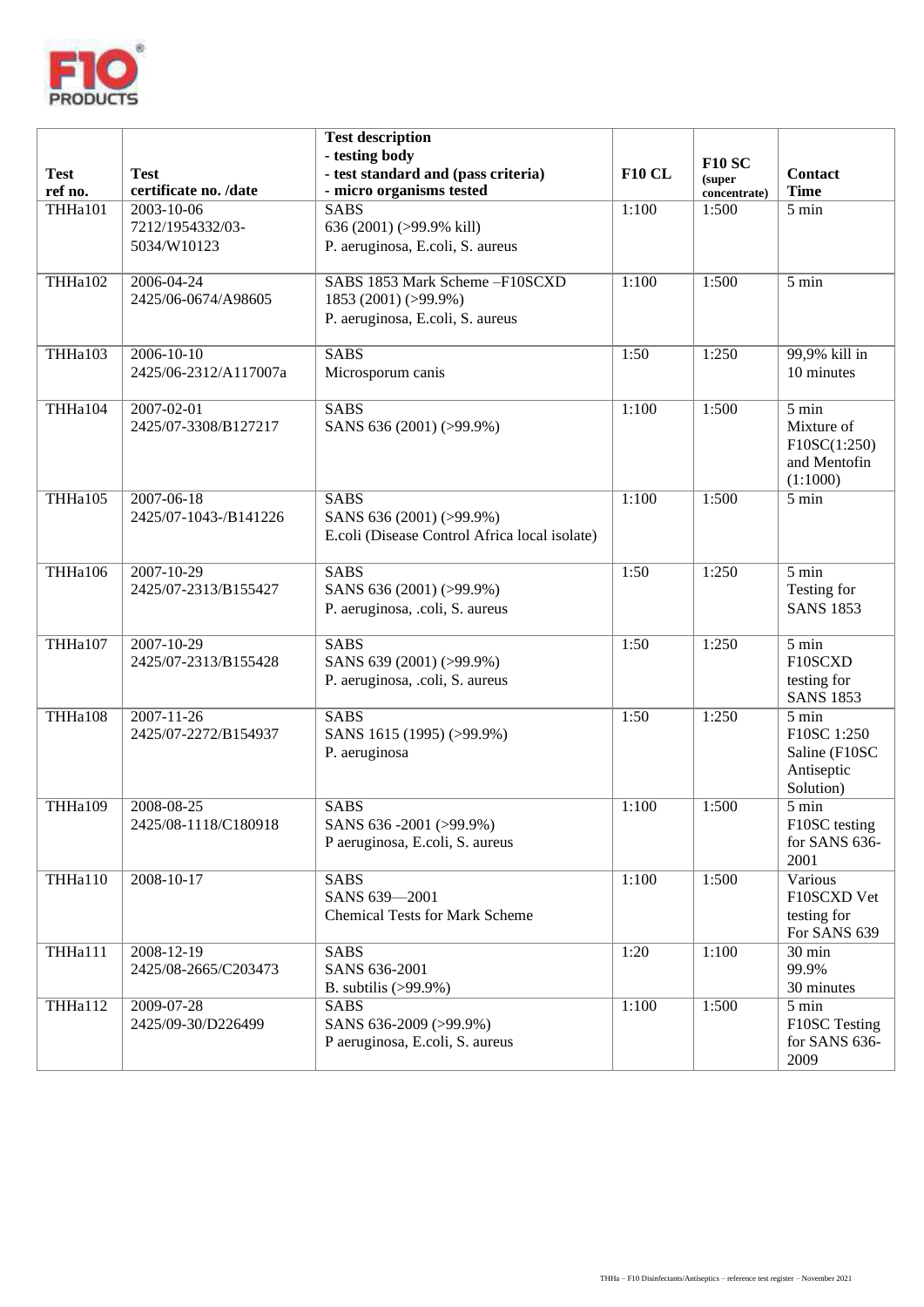

| Test ref no. | Test<br>certificate no. /date    | Test description<br>- testing body<br>- test standard and (pass criteria)<br>- micro organisms tested                                                           | F10CL | F10SC<br>(super)<br>concentrate) | <b>Contact Time</b>                               |
|--------------|----------------------------------|-----------------------------------------------------------------------------------------------------------------------------------------------------------------|-------|----------------------------------|---------------------------------------------------|
| THHa113      | $2009 - 02 - 26$                 | Veterinary Laboratories Agency UK -<br>DEFRA tests using egg culture method at<br>40 C in dirty conditions                                                      |       |                                  | 1:9(GO)<br>1:35 (DoP,<br>AI&IAOM)                 |
|              | 2015-02-02<br>VO4/15(2)          | University of Pretoria, Dept of Veterinary<br>Tropical Diseases, Virology Laboratory<br>DEFRA NDV test 4 0 C in clean conditions<br>using tissue culture method |       | 1:100                            | No survivors                                      |
|              | 4 March 2015<br>VO4/15 B         | University of Pretoria, Dept of Veterinary<br>Tropical Diseases, Virology Laboratory<br>DEFRA NDV test 4 0 C in dirty conditions<br>using tissue culture method |       | 1:100                            | No survivors                                      |
| THHa114      | 12 July 2006<br>A34/01/06        | <b>US Environmental Protection Agency</b><br>Acute Oral Toxicity, OPPT 870.1100<br>Lab-Bio Research                                                             | 1:500 | 1:100                            | (Cat.IV)<br>$>5000$ mg/kg)                        |
| THHa115      | 26 February 2009<br>HH-0042-2009 | <b>US Environmental Protection Agency</b><br>Acute Dermal Toxicity OPPTS 870.1200<br>Lab-Bio Research                                                           | 1:500 | 1:1<br>1:100                     | Cat IV<br>$>5000$ mg/kg<br>Cat 4<br>$>5000$ mg/kg |
| THHa116      | 20 March 2008<br>HH-0017-2008    | <b>US Environmental Protection Agency</b><br>Acute Dermal Irritation OPPTS 870.2500<br>Lab-Bio Research                                                         | 1:500 | 1:1<br>1:100                     | Cat IV<br>No irritation<br>Cat 4<br>No irritation |
| THHa117      | 18 March 2007<br>HH-0001-2007    | <b>US Environmental Protection Agency</b><br>Acute Eye Irritation OPPTS 870.2400<br>Lab-Bio Research                                                            | 1:500 | 1:100                            | Cat IV<br>No irritation                           |
| THHa118      | 23 March 2009<br>HH-0028-2008    | <b>US</b> Environmental Protection Agency<br>Acute Inhalation Toxicity OPPTS 870.1300<br>Lab-Bio Research                                                       | 1:500 | 1:1<br>1:100                     | Cat IV<br>$>20$ mg/litre<br>Cat IV<br>>20mg/litre |
| THHa119      | 31 January 2009<br>HH-0022-2008  | <b>US Environmental Protection Agency</b><br>Skin Sensitization OPPTS 870.2600<br>Lab-Bio Research                                                              | 1:500 | 1:1<br>1:100                     | Not a sensitizer<br>Not a sensitizer              |
| THHa120      | 5 March 2007<br>HH-0002-2007     | <b>US Environmental Protection Agency</b><br>Acute Eye Irritation OPPTS 870.2400<br>Lab-Bio Research                                                            | 1:5   | 1:1                              | Cat III<br>Slight irritation                      |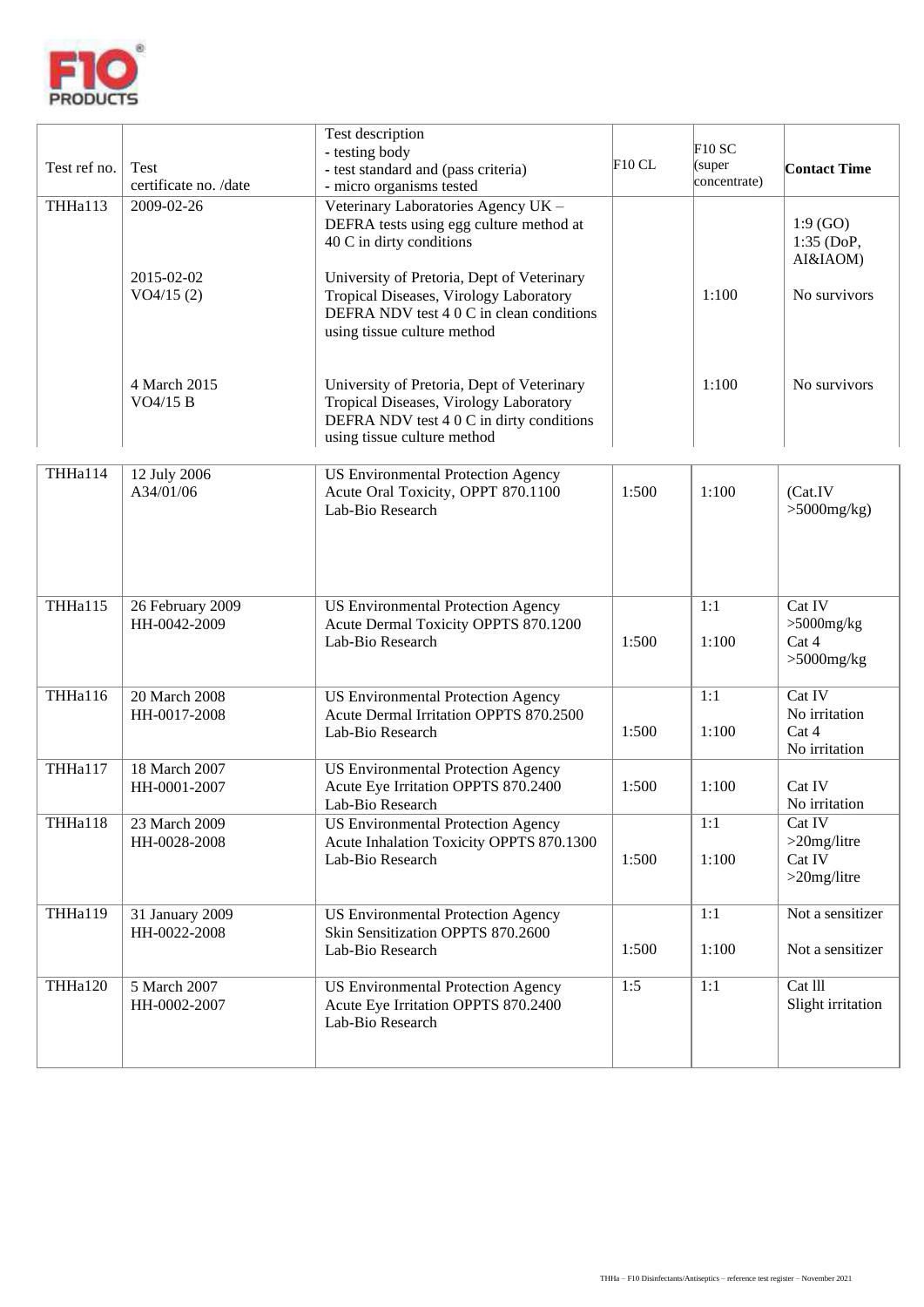

|                        |                                      | <b>Test description</b><br>- testing body                                                                       |               | <b>F10 SC</b>          |                              |
|------------------------|--------------------------------------|-----------------------------------------------------------------------------------------------------------------|---------------|------------------------|------------------------------|
| <b>Test</b><br>ref no. | <b>Test</b><br>certificate no. /date | - test standard and (pass criteria)<br>- micro organisms tested                                                 | <b>F10 CL</b> | (super<br>concentrate) | Contact<br><b>Time</b>       |
| THHa122                | HH-0004-2007                         | <b>US Environmental Protection Agency</b><br>Acute Dermal Irritation OPPTS 870.2500                             |               | 1:50                   | Cat IV                       |
|                        | HH-0005-2007                         |                                                                                                                 |               | 1:50                   | No irritation<br>Cat IV      |
|                        |                                      | Acute Eye Irritation OPPTS 870.2400                                                                             |               |                        | No irritation                |
|                        |                                      | Acute Oral Toxicity, OPPT 870.1100                                                                              |               | 1:50                   | Cat IV<br>$>5000$ mg/kg      |
|                        |                                      | Acute Dermal Toxicity OPPTS 870.1200<br>Lab-Bio Research                                                        |               | 1:50                   | Cat IV<br>$>5000$ mg/kg      |
| THHa122b               | 4 June 2007<br>HH-01-10-2006         | <b>US</b> Environmental Protection Agency<br>Acute Dermal Irritation OPPTS 870.2500                             | 1:10          |                        | Cat IV<br>No irritation      |
|                        |                                      | Acute Eye Irritation OPPTS 870.2400                                                                             | 1:10          |                        | Cat IV<br>No irritation      |
|                        |                                      | Acute Oral Toxicity, OPPT 870.1100                                                                              | 1:10          |                        | Cat IV<br>$>5000$ mg/kg      |
|                        |                                      | Acute Dermal Toxicity OPPTS 870.1200<br>Lab-Bio Research                                                        | 1:10          |                        | Cat IV<br>$>5000$ mg/kg      |
| THHa123                | 6 March 2012<br>B341/2012            | University of Pretoria DVTD Bacteriology<br>Laboratory                                                          | 1:80000       | 1:16000                | 72 hours                     |
|                        |                                      | Zone of Inhibition Sensitivity Test<br>Mycoplasma gallisepticum NCTC 10115                                      |               |                        |                              |
| THHa124                | 7 February 2012<br>2423/11-F947      | <b>SABS Pharmaceutical Microbiology</b><br>Department                                                           |               |                        | F10SCXD<br>Kill 99.9972%     |
|                        |                                      | EPA Sanitizer Test - AOAC Method Dirty<br>conditions (Min 99.9% reduction at 5 mins)                            |               | 1:200                  | At 5 mins                    |
| THHa125                | 30 January 2012                      | Pseudomonas aeruginosa ATCC 15492<br><b>SABS Pharmaceutical Microbiology</b>                                    |               |                        |                              |
|                        | 2423/11-F947                         | Department<br>EPA Sanitizer Test - AOAC Method Dirty                                                            |               |                        | F10SCXD                      |
|                        |                                      | conditions (Min 99.9% reduction at 5 mins)                                                                      |               | 1:200                  | Kill 99.99997%               |
|                        |                                      | Staphylococcus aureus ATCC 6538                                                                                 |               | 1:200                  | at 5 mins<br>Kill 99.968% at |
|                        |                                      | Enterobacter aerogenes ATCC 13048                                                                               |               |                        | 5 mins                       |
| THHa126                | 11 September 2012<br>V09/12          | University of Pretoria, Dept of Veterinary<br>Tropical Diseases, Virology Laboratory                            | 1:20          | 1:100                  | 15 mins                      |
|                        |                                      | EPA Virucides Test Method PIS/TSS-7<br>Canine parvovirus                                                        |               |                        |                              |
| THHa127                | 7 December 2012                      | <b>University of Pretoria</b>                                                                                   |               | 1:125                  | $9.89$ mm                    |
|                        | B2050/2112                           | Methicillin resistant S. pseudintermedius                                                                       |               | 1:250                  | 8.39mm                       |
|                        |                                      | sensitivity against F10SC Veterinary<br>Disinfectant (Zone of inhibition)                                       |               | 1:500<br>1:1000        | 8.17mm<br>6.99mm             |
| THHa128                | 20 February 2015                     | University of Pretoria, Dept of Veterinary                                                                      |               | 1:100                  | No survivors                 |
|                        | VO4/15(2)                            | Tropical Diseases, Virology Laboratory<br>DEFRA NDV test 4 0 C in clean conditions                              |               |                        |                              |
|                        |                                      | using tissue culture method                                                                                     |               |                        |                              |
| THHa129                | 4 March 2015                         | University of Pretoria, Dept of Veterinary                                                                      |               | 1:100                  | No survivors                 |
|                        | VO4/15 B                             | Tropical Diseases, Virology Laboratory<br>DEFRA NDV test 4°C in dirty conditions<br>using tissue culture method |               |                        |                              |
| THHa130                | 13 December                          | Citrus Research International on behalf of                                                                      |               | 1:250                  | Not stated                   |
|                        | 2019                                 | University of Pretoria Veterinary                                                                               |               |                        |                              |
|                        | 5695                                 | <b>Onderstepoort Campus</b>                                                                                     |               |                        |                              |
|                        |                                      | F10SC tested against P.lalicinus,                                                                               |               |                        |                              |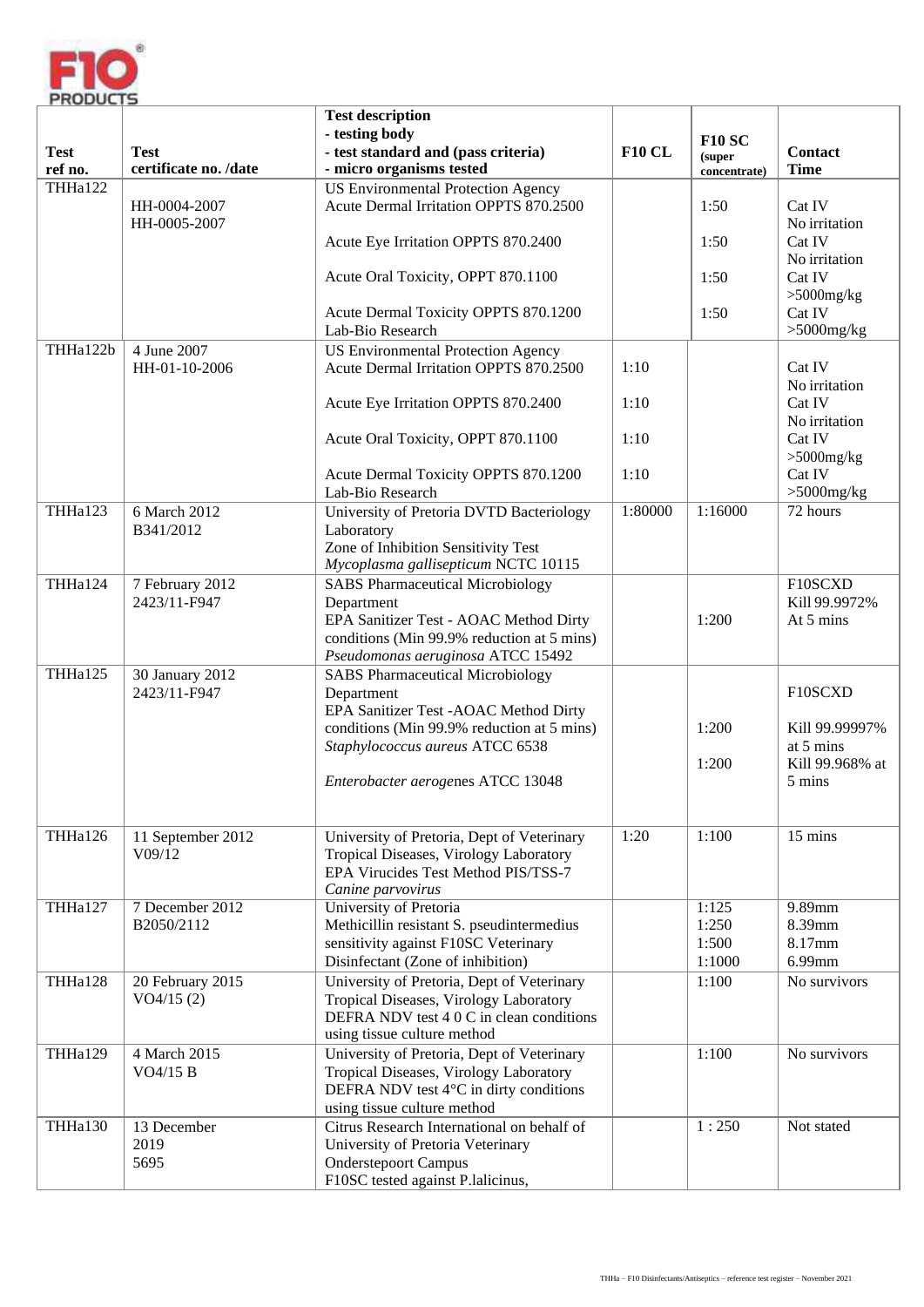

| <b>Test</b><br>ref no. | <b>Test</b><br>certificate no. /date             | <b>Test description</b><br>- testing body<br>- test standard and (pass criteria)<br>- micro organisms tested                                                                                                                                             | <b>F10 CL</b> | <b>F10 SC</b><br>(super<br>concentrate)       | Contact<br><b>Time</b>                                                                 |
|------------------------|--------------------------------------------------|----------------------------------------------------------------------------------------------------------------------------------------------------------------------------------------------------------------------------------------------------------|---------------|-----------------------------------------------|----------------------------------------------------------------------------------------|
| THHa131                | IanE<br>23 March 2020                            | Noted<br>Water hardness effect on F10 disinfectant<br>efficacy under EN 1364 and EN13727 which<br>are carried out using a water hardness of 250<br>ppm                                                                                                   |               | 1:550<br>To<br>1:100                          | No adverse effect                                                                      |
| THHa132                | 2 June 2020<br>Ref 11088381<br>(Batch 220441)    | M & L Laboratory Services (Pty) Ltd<br>Test method SANS 51276 (EN1276). Pass<br>criteria of 5 decimal log reduction<br>Enterococcus hirae ATCC10541<br>Escherichia coli ATCC10536<br>Pseudomonas aeruginosa ATCC 15442<br>Staphylococcus aureus ATCC6538 |               | 1:500                                         | Passed by killing<br>99.999% at a 5<br>minute contact<br>time                          |
|                        |                                                  | M & L Laboratory Services (Pty) Ltd<br>Test method SANS 51650 (EN1650). Pass<br>criteria of 4 decimal log reduction<br>Candida albicans ATCC10231<br>Aspergillus brasiliensis ATCC16404                                                                  |               | 1:250                                         | Passed by killing<br>99.99% at a 15<br>minute contact<br>time                          |
|                        |                                                  | M & L Laboratory Services (Pty) Ltd<br>Test method SANS 53704 (EN13704). Pass<br>criteria of 3 decimal log reduction<br>Bacillus subtilis ATCC 6633                                                                                                      |               | 1:100                                         | Passed by killing<br>99.9% at a 30<br>minute contact<br>time                           |
| THHa133                | 2 June 2020<br>Ref 11088381<br>(Batch 220431)    | M & L Laboratory Services (Pty) Ltd<br>Test method SANS 51276 (EN1276). Pass<br>criteria of 5 decimal log reduction<br>Enterococcus hirae ATCC10541<br>Escherichia coli ATCC10536<br>Pseudomonas aeruginosa ATCC 15442<br>Staphylococcus aureus ATCC6538 |               | F <sub>10</sub> SCXD<br>Disinfectant<br>1:500 | Passed by killing<br>99.999% at a 5<br>minute contact<br>time                          |
|                        |                                                  | M & L Laboratory Services (Pty) Ltd<br>Test method SANS 51650 (EN1650). Pass<br>criteria of 4 decimal log reduction<br>Candida albicans ATCC10231<br>Aspergillus brasiliensis ATCC16404                                                                  |               | 1:250                                         | Passed by killing<br>99.99% at a 15<br>minute contact<br>time                          |
|                        |                                                  | M & L Laboratory Services (Pty) Ltd<br>Test method SANS 53704 (EN13704). Pass<br>criteria of 3 decimal log reduction<br>Bacillus subtilis ATCC 6633                                                                                                      |               | 1:100                                         | Passed by killing<br>99.9% at a 30<br>minute contact<br>time                           |
| THHa134                | 10 November 2019<br>Lab Ref: TAD 19/F10SC<br>R&D | Agricultural Research Council-<br><b>Onderstepoort Veterinary Institute</b><br>African Swine Fever Virus (ASFV)<br>LUS 93/1                                                                                                                              |               | 1:100                                         | Passed by<br>demonstrating $a >$<br>$log4$ reduction at<br>30 minutes contact<br>time. |
| THHa135                | 3 September 2020<br>BT-HAH-02                    | <b>BluTest Laboratories Ltd</b><br>- EN 14476:2013 + A2:2019 EU standard.<br>(This includes all enveloped viruses as well<br>as all coronaviruses and SARS-CoV-2)<br>- 4 Log reduction pass criteria<br>- Vaccinia virus VR-1549 Elstree strain (P7)     |               | 1:250                                         | Passed by<br>demonstrating a<br>$log5$ reduction at 5<br>minutes contact<br>time       |